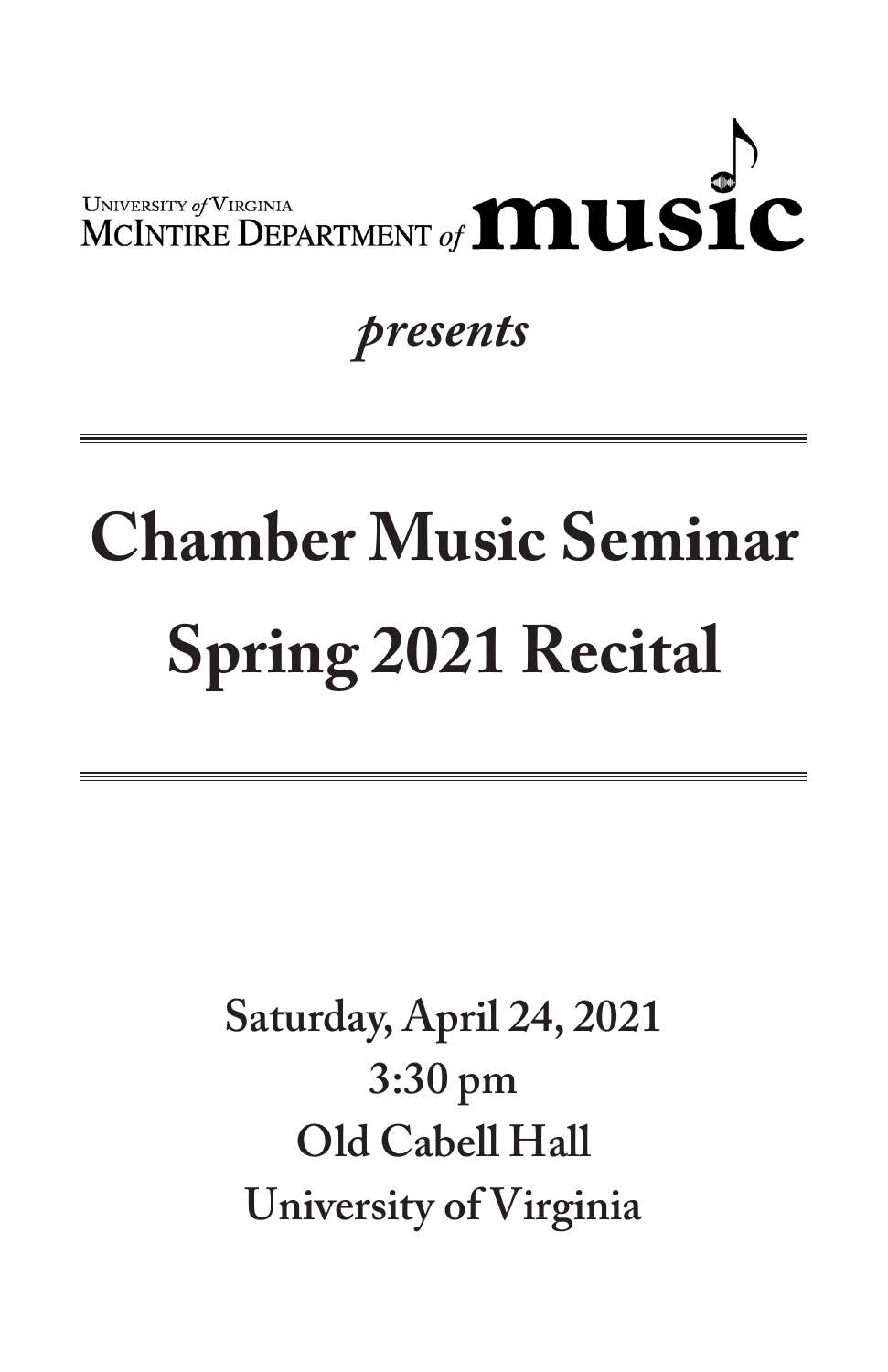## **Program**

String Quartet in C major, K. 157 W.A. Mozart

*Adante Presto*

> Caroline Bell, *violin* Austin Amacher, *violin* Meesha Vullikanti, *viola* Lyndsay Nelson, *cello*

Piano Trio in D minor, Op. 120 Gabriel Faure *Allegro ma non troppo* (1845-1924) *Andantino*

> Charles Burton, *violin* Parsa Abedi, *cello* Kevin Wang, *piano*

Piano Quintet in E-flat Major, Op. 44 Robert Schumann *Allegro brillante* (1810-1856) *In modo d'una marcia. Un poco largamente*

> Catherine Cadzow, *violin* Victoria Ok, *violin* Isabelle Lesmana, *viola* Hyein Jeong, *cello* Xan Shen, *piano*

Piano Quintet in A Major, Op. 81 Antonin Dvořák *Allegro, ma non tanto* (1841-1904)

> Steven Yi, *violin* Eric Su, *violin* Devyn Lee, *piano* Michele Ahn, *cello* David DiMeglio, *piano*

*Allegro* (1756-1791)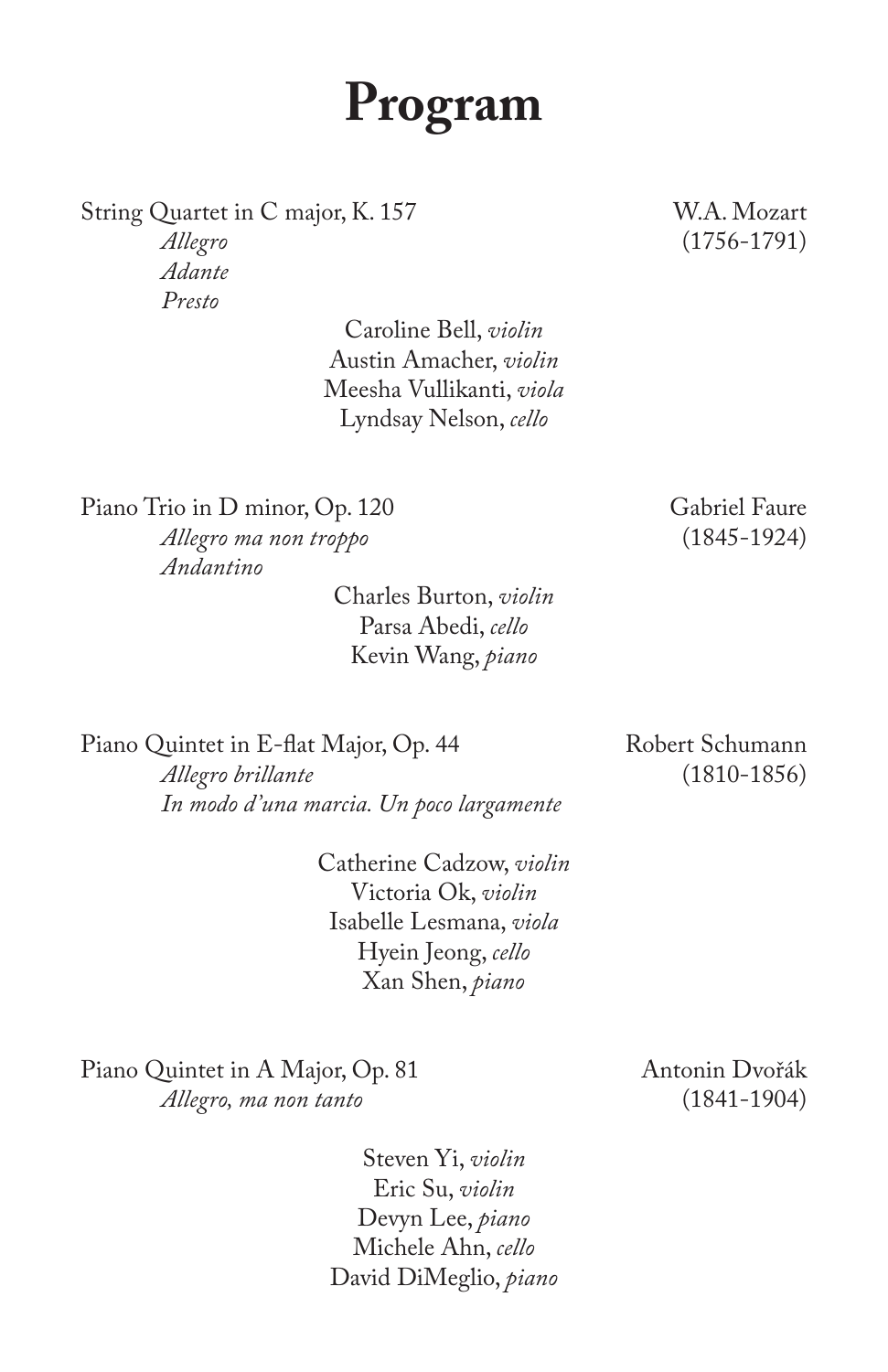**~ Intermission ~**

String Quintet in C Major, D. 956 Franz Schubert<br> *Allegro non troppo* (1797-1828)  $Allegro$  non troppo

> Britney Cheung, *violin* Alex Taing, *violin* Isabelle Lesmana, *viola* Adam Cooper, *cello* Christopher Fox, *cello*

Piano Quartet No. 1 in G minor, op. 25 Johannes Brahms<br> *Allegro* (1833-1897)

Ada Zhang, *violin* Lauren Schmidt, *viola* Jason Hwang, *cello* Clara Na, *piano*

 $Rubato, Andante Modernato$ *Presto*

> *Trio Sobrenna* Sophie Park, *violin* Brent Davis, *cello* Anna Wang, *piano*

*Allegro* (1833-1897)

Café Music<br>
Rubato, Andante Moderato<br>
(b. 1947)